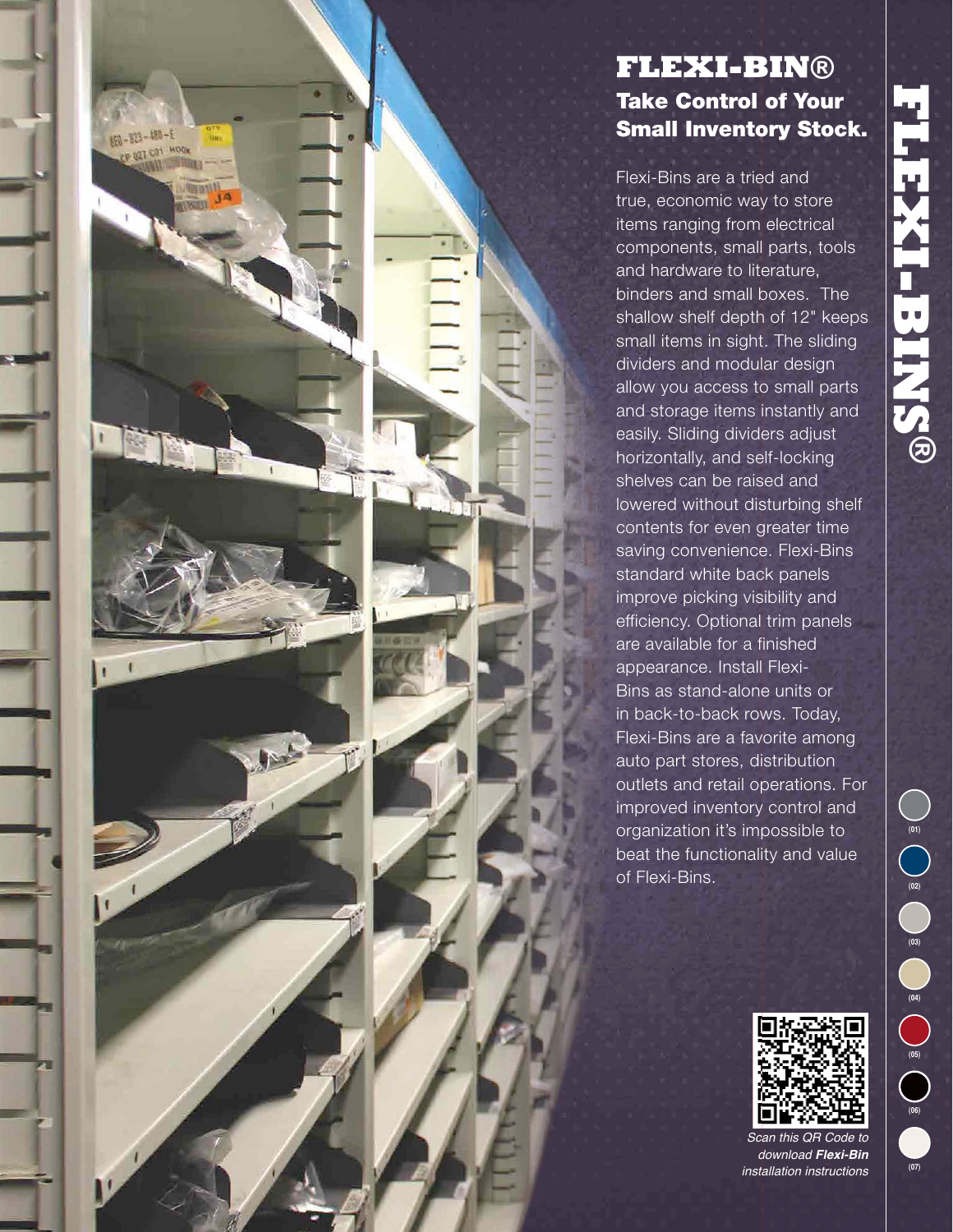# PRE-CONFIGURED UNITS

Flexi-Bins allow parts to remain in proper sequence for quick identification and retrieval. Inventory control is increased and parts personnel are more efficient.



| .            |                    |                   |    |    |    |
|--------------|--------------------|-------------------|----|----|----|
| <b>FB102</b> | 38"W x 12"D x 84"H | 9                 |    |    |    |
| <b>FB103</b> | 38"W x 12"D x 84"H | 11                | 10 |    |    |
| <b>FB104</b> | 38"W x 12"D x 84"H | 21                |    |    | 14 |
| <b>FB105</b> | 38"W x 12"D x 84"H | 41                |    | 32 |    |
| <b>FB106</b> | 38"W x 12"D x 84"H | 51                | 10 | 40 |    |
| <b>FB107</b> | 38"W x 12"D x 84"H | 43 (+12 drawers)  | 10 | 28 | 6  |
| <b>FB108</b> | 38"W x 12"D x 84"H | $0$ (108 drawers) | 17 |    |    |
|              |                    |                   |    |    |    |

**FLEXI-BINS®** 

92

Γ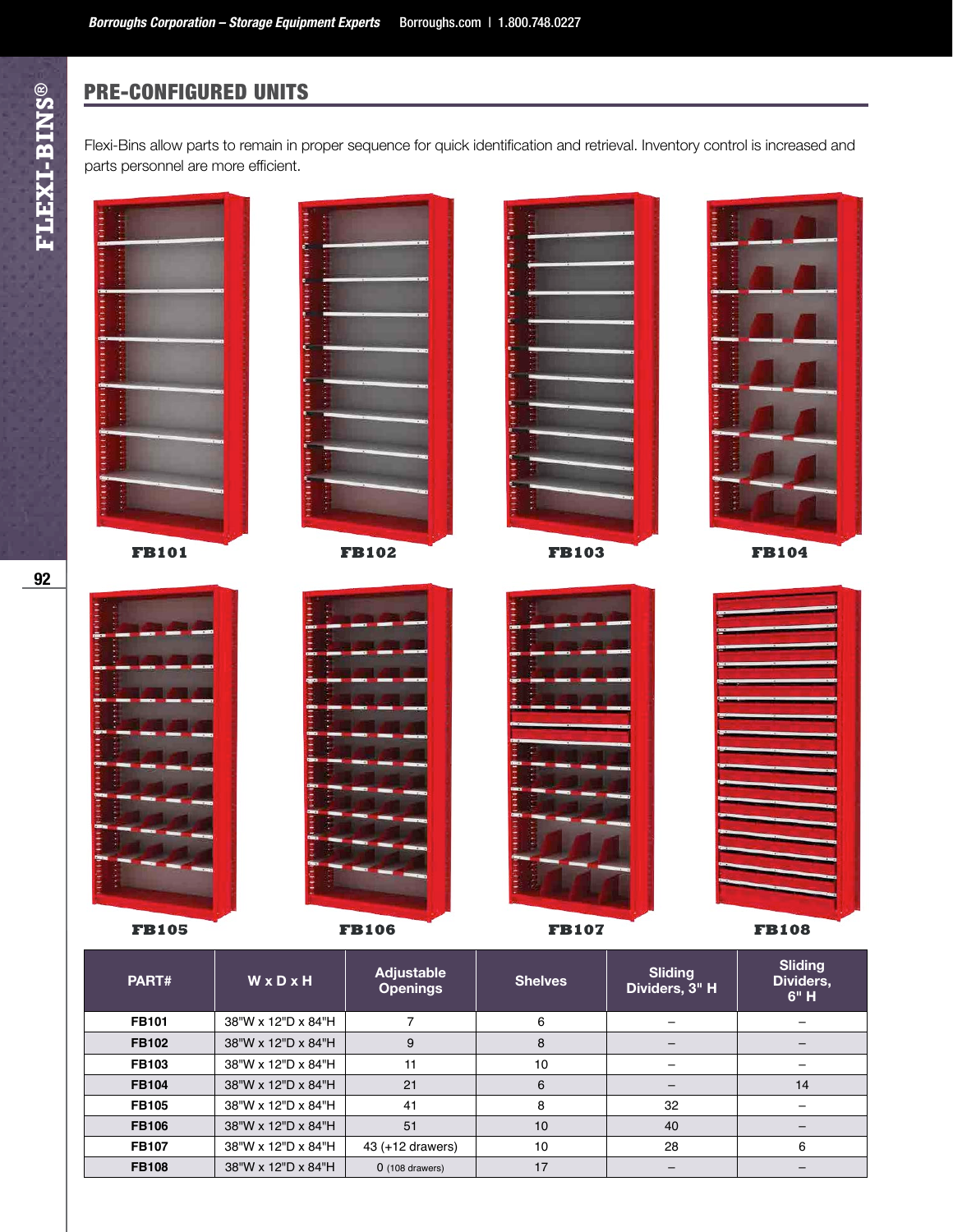# COMPONENTS & ACCESSORIES

### **FLEXI-BIN SLIDING SHELF DIVIDERS**

Sliding dividers create shelf compartments perfectly sized for your inventory. The formed-in label holder travels with the divider when parts are rearranged.







*Shelves adjust on 1-1/2" increments and lock in place automatically.*

| <b>PART#</b> | <b>Description</b>                       |  |
|--------------|------------------------------------------|--|
| 14066-000    | 1 <sup>1/2</sup> " Sliding Shelf Divider |  |
| 14066-001    | 3" Sliding Shelf Divider                 |  |
| 14066-002    | 4 <sup>1/2</sup> " Sliding Shelf Divider |  |
| 14066-003    | 6" Sliding Shelf Divider                 |  |

### **ADDITIONAL COMPONENTS**

| <b>PART#</b> | <b>Description</b>         |
|--------------|----------------------------|
| 02720-099    | Slide-in Shelf             |
| 04432-099    | Drawer                     |
| 04436-099    | Drawer Divider             |
| 09656-094    | Full Length Label Holder   |
| 08897-099    | Blank Labels (240/pkg.)    |
| 13100-000    | 84" Single Face Trim Panel |
| 13101-000    | 84" Double Face Trim Panel |



### **FLEXI-BIN FRAMES**



| PART #           | WxDxH              |  |
|------------------|--------------------|--|
| PBF-12-84        | 38"w x 12"d x 84"h |  |
| <b>PBF-12-96</b> | 38"w x 12"d x 96"h |  |

### **POST FOOT ANGLE**

For anchoring angle posts to the floor.





*Flexi-Bins used along with a bar coding system helps give accurate, up-to-date inventory control. This provides customers with a faster, more enjoyable experience with your parts department.*